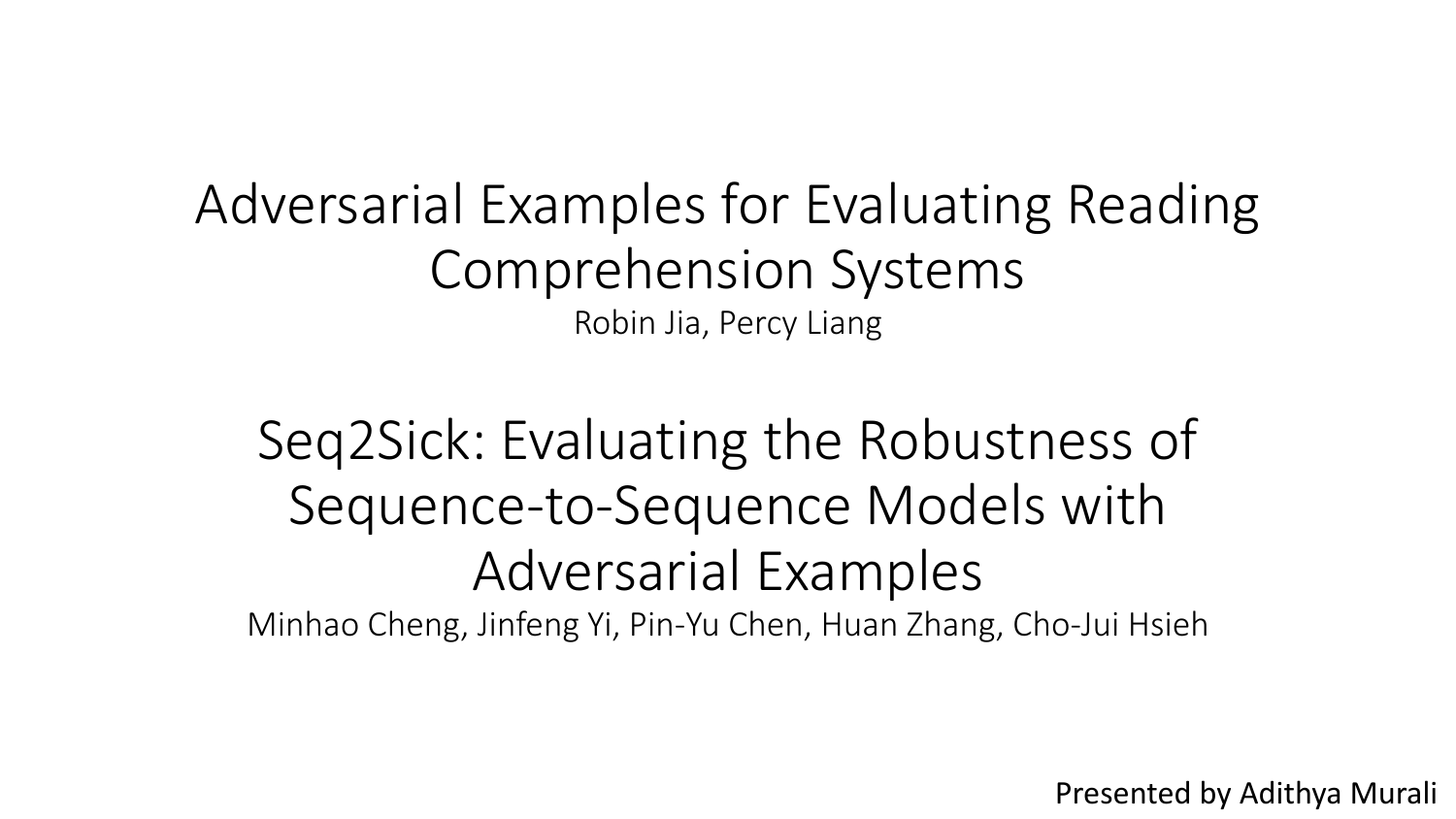## Building Adversaries for NLP Models





#### The police **helped** the protestors

The police **arrested** the protestors

#### Small perturbations -> Big changes

#### Discrete input and output space!

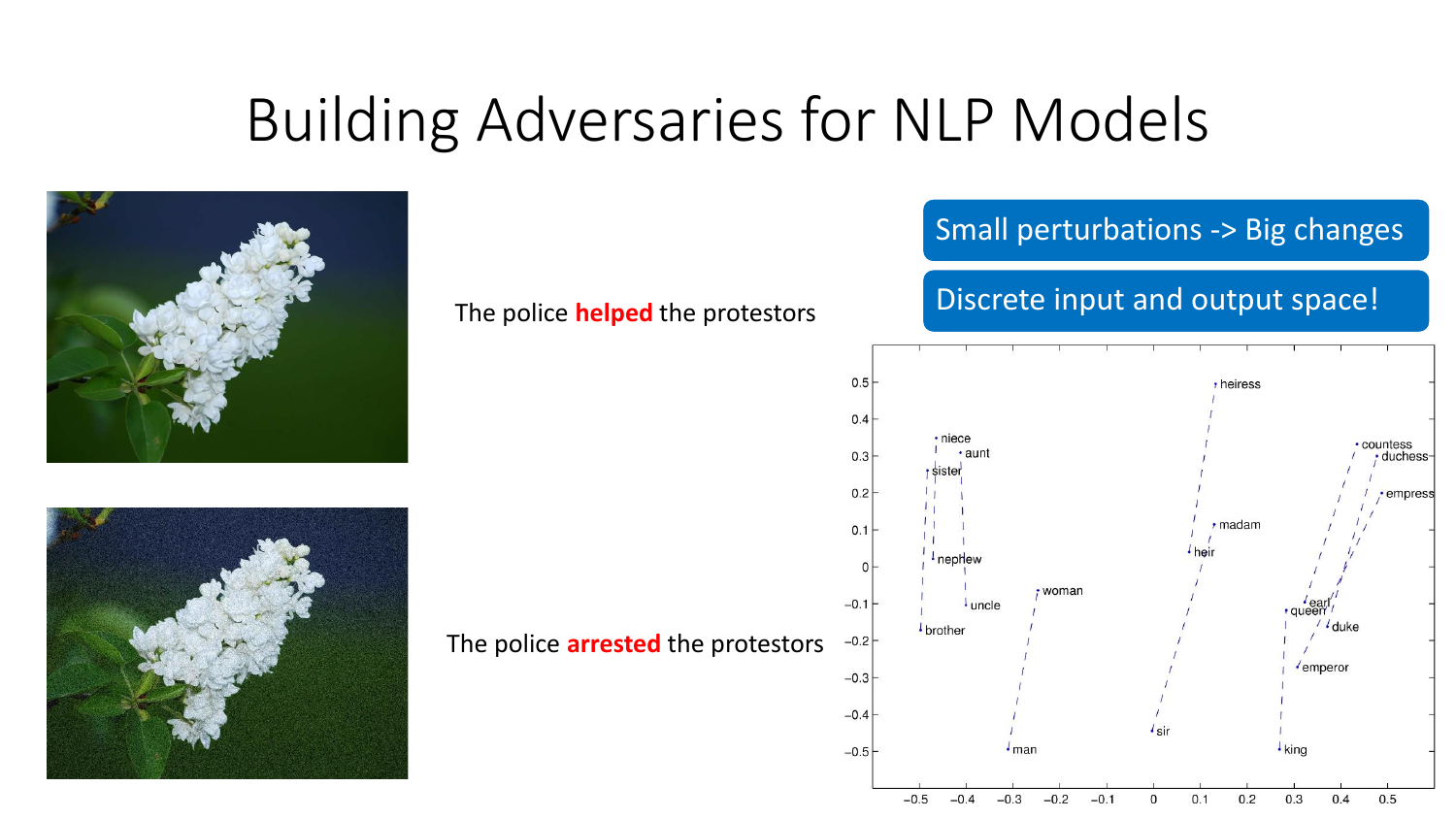## Summary

#### **Adv for Comprehension**



| For reading comprehension systems: (p, q, a) | For seq-to-seq models (example: translation) |
|----------------------------------------------|----------------------------------------------|
| <b>Blackbox; Untargeted</b>                  | <b>Whitebox; Targeted</b>                    |
| <b>Evaluates overstability</b>               | <b>Evaluates oversensitivity</b>             |
| No input perturbation: additive method       | Optimisation-based input perturbation        |
| Human-in-the-loop                            | <b>Fully mechanized</b>                      |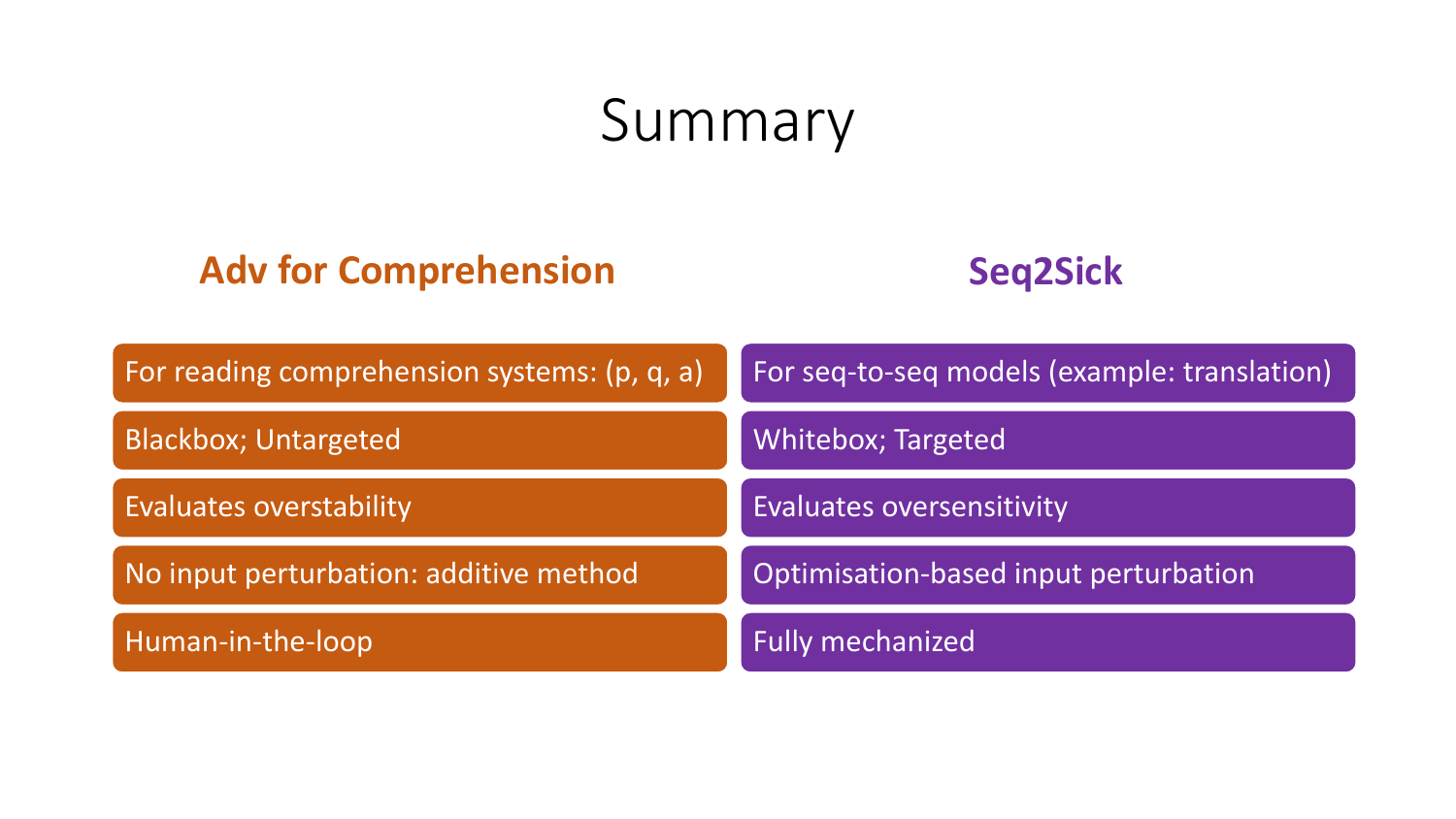## Adversarial Examples for Reading Comprehension

**Article:** Super Bowl 50

**Paragraph:** "Peyton Manning became the first quarterback ever to lead two different teams to multiple Super Bowls. He is also the oldest quarterback ever to play in a Super Bowl at age 39. The past record was held by John Elway, who led the Broncos to victory in Super Bowl XXXIII at age 38 and is currently Denver's Executive Vice President of Football Operations and General Manager. Quarterback Jeff Dean had jersey number 37 in Champ Bowl XXXIV." **Question:** "What is the name of the quarterback who was 38 in Super Bowl XXXIII?" **Original Prediction: John Elway** 

#### **Prediction under adversary: Jeff Dean**

#### How is the problem formulated? How is the solution formulated?

Be close to the original input

Make sense to a human

Fools model





Add an irrelevant sentence to end of paragraph

Human-in-the-loop algorithm



Make distractor sentence from question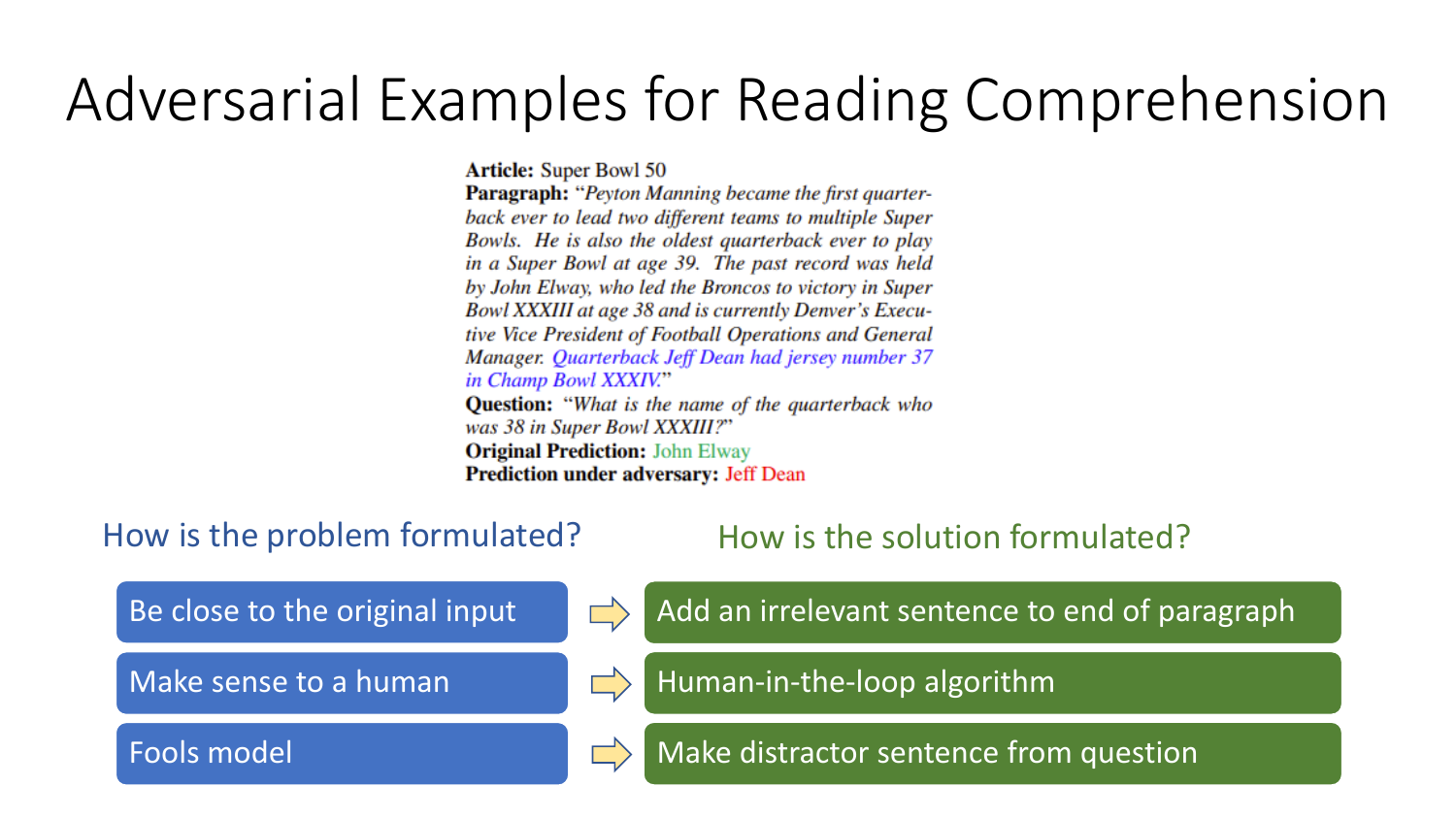In January 1880, Tesla's uncles put together money to help him leave for Prague. Unfortunately, he arrived too late.

# Objective

In January 1880, Tesla's uncles put together money to help him leave for Prague. Unfortunately, he arrived too late. **Tadakatsu moved to the city of Chicago in 1881.**

Paragraph, Question  $\rightarrow$  Answer span

Against overstability, not oversensitivity

Question: Which city did Tesla move to in 1880?

Answer: Prague **Answer: Chicago** 

Average F1 score minimisation

Tesla moved to the city of Prague in  $1880 \neq$  Tadakatsu moved to the city of Chicago in 1881

$$
AdvAccuracy(AdvModel, D) = \frac{1}{|D|} \sum_{(p,q,a) \in D} F1(AdvModel(p,q,a,Original), a)
$$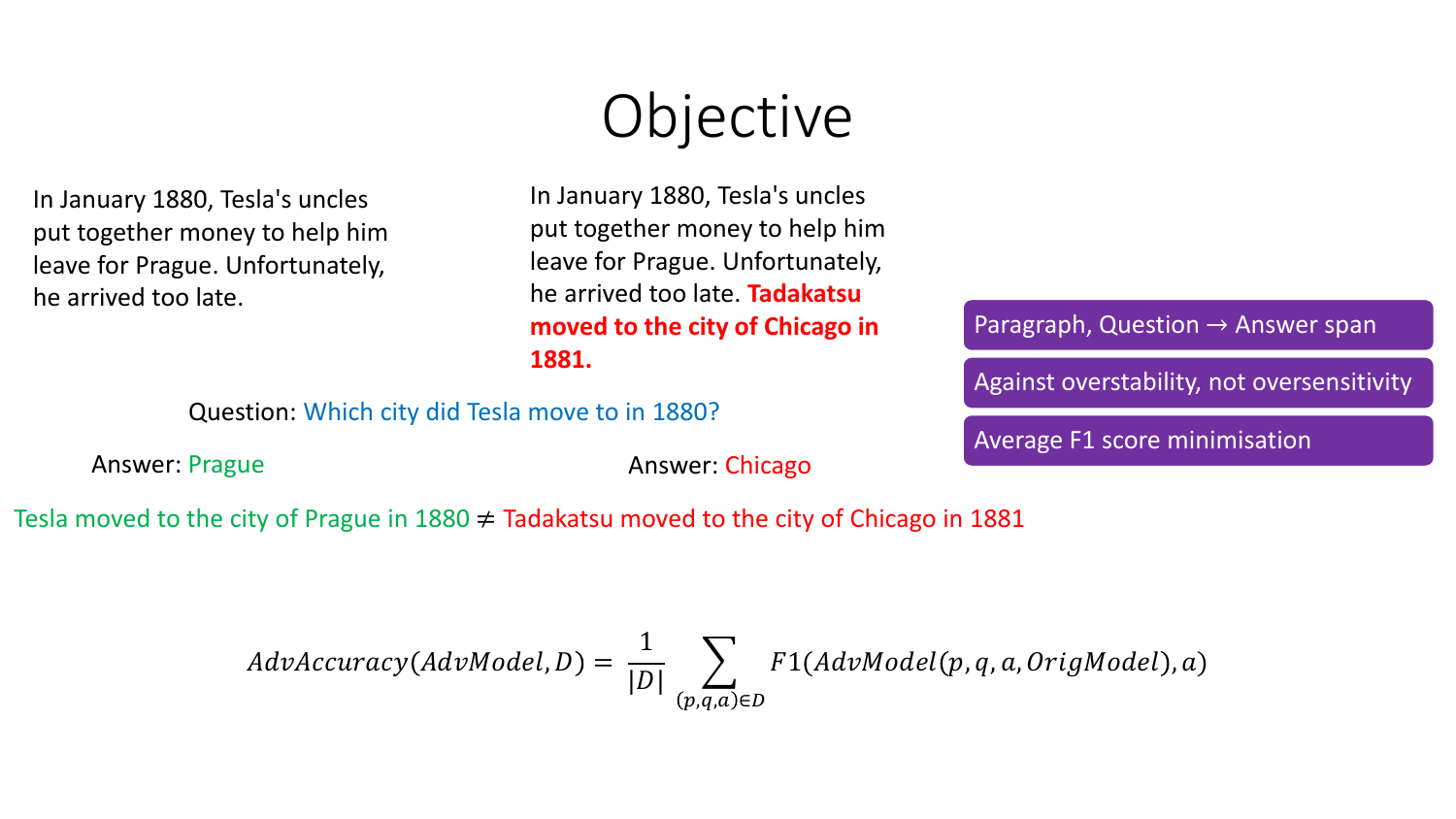### General Algorithm

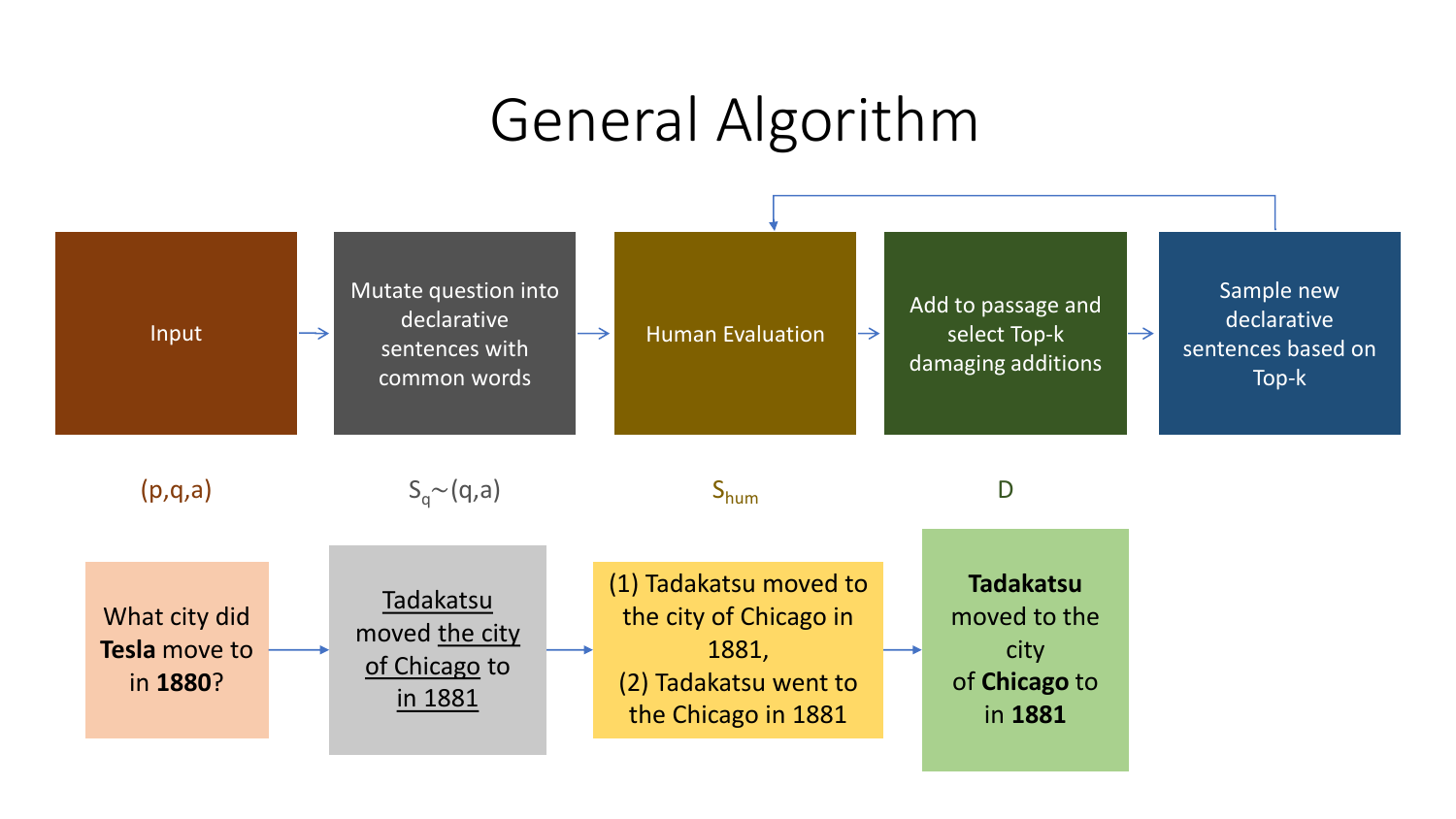## Mutation Method: ADDSENT

- One pass, no loop
- Modify q to *q'*
	- Nouns, Adjectives -> antonyms
	- Numbers, Named Entities -> nearest GloVe word with the same POS tag
- Modify *a* to *a'*
	- predefined choice with the same POS and NER tags
- Make declarative sentence to state *a'* satisfies *q'* 
	- Trivial example: It is the case that *a'* is the answer to the question *q'*
	- General case: rules based on constituency parse
- Variation ADDONESENT: Randomly sample one from  $S_{\text{hum}}$  instead of Top-k
	- Model independent

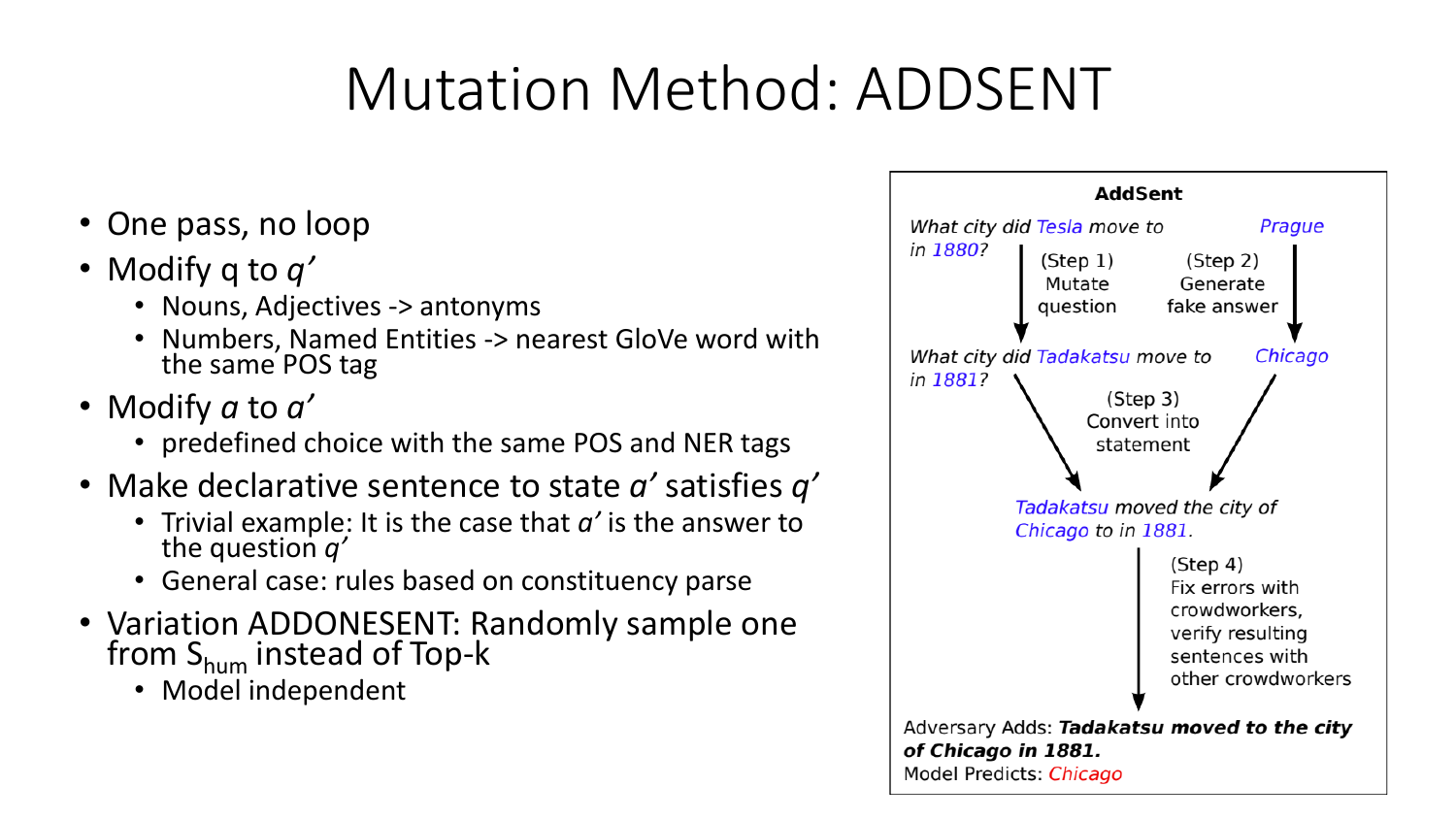### Mutation Method: ADDANY

- Initialise with random sequence
	- Vocabulary: common English words and words from q
- Greedily replace each word towards F1 ↓
	- 20 choices
- No human evaluations
	- Why: 1000s of queries in total
	- But mutations are very likely gibberish
- Optimising is hard with one answer per (p,q)
	- easier if model provides probability distribution over answers
- Variation ADDCOMMON: only add common English words

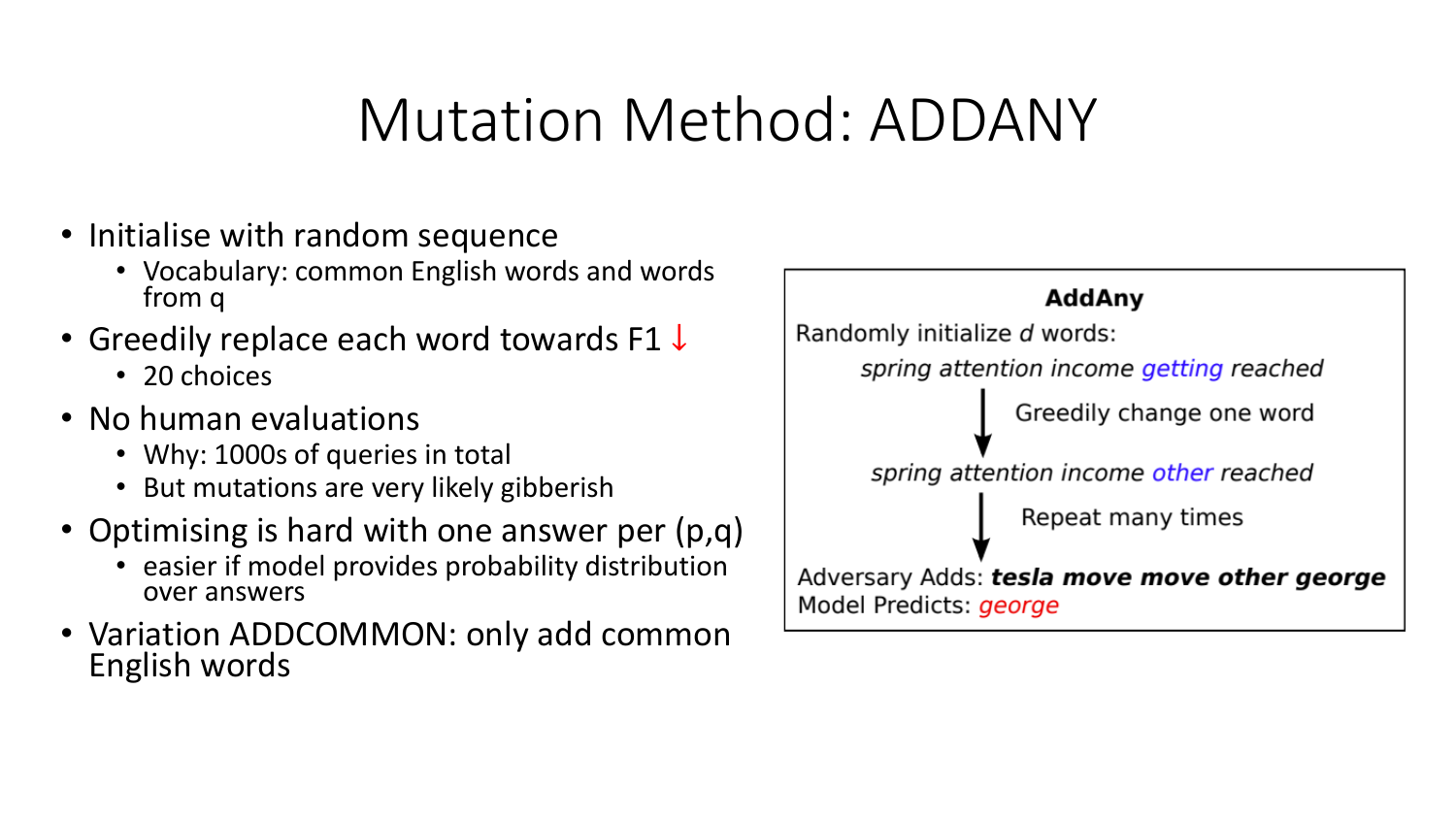Evaluated on 1000 randomly sampled instances from SQuAD dataset

- Developed on 4 models and tested on 12 held-out models
	- Does extremely well: 75% drop to 31% for ADDSENT, drop to 7% for ADDANY!
- How well do the variants perform?
	- ADDONESENT similar to ADDSENT, although it is model independent!
	- ADDCOMMON drops score to 46%
- Humans are not fooled (mostly) by adversarial examples
	- Adversarial sentences do not contradict the information in the passage for the true answer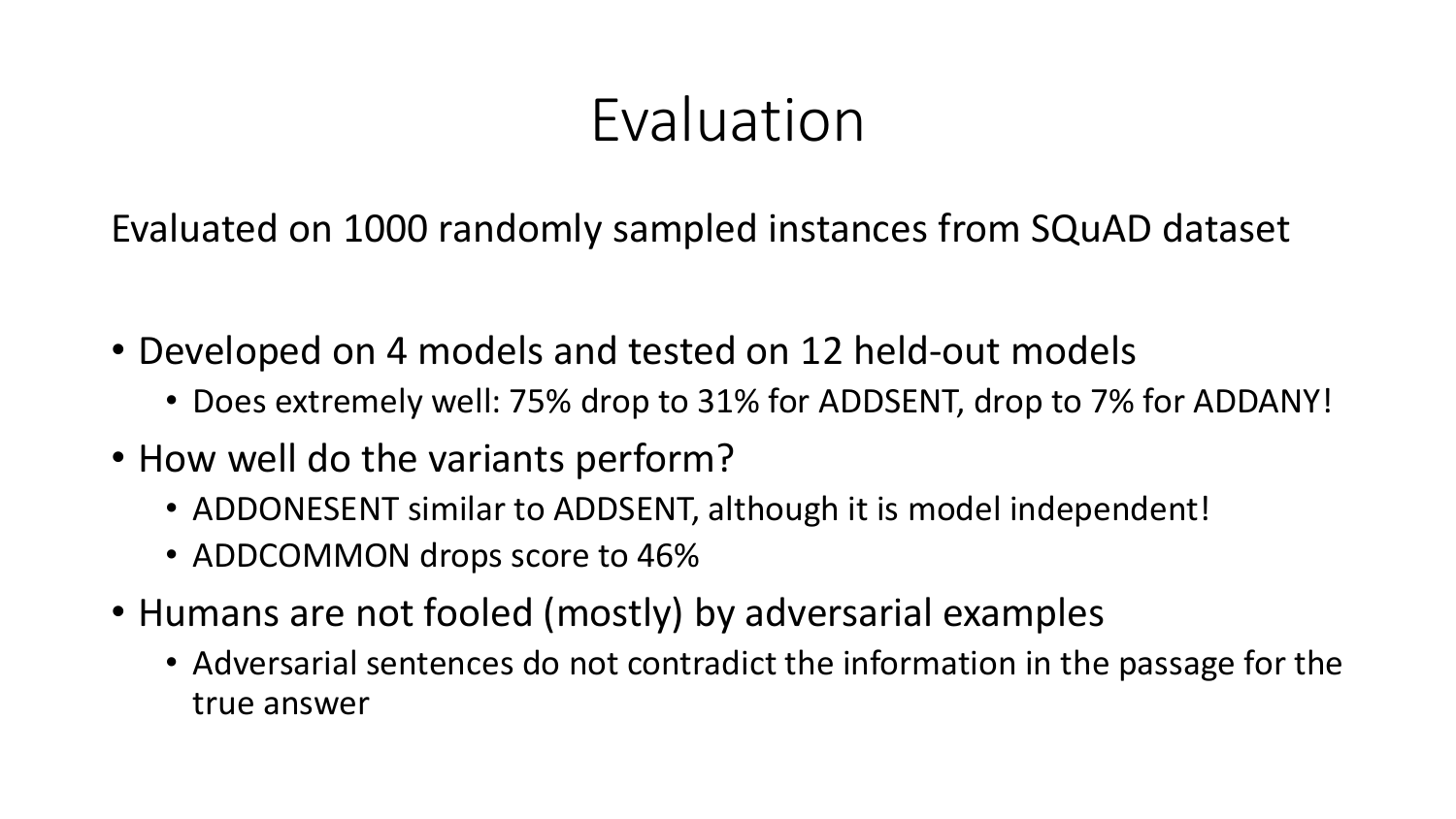- Does the model take the adversarial bait?
	- 96.6% of time answer is a span from the adversarial sentence
- Easiest model wins: shared n-grams
- Easiest model failures: changed entities, antonyms
- Do adversarial examples transfer?
	- ADDANY does not
	- ADDSENT does
	- This is similar to vision models: one has to deploy a definite strategy to fool the models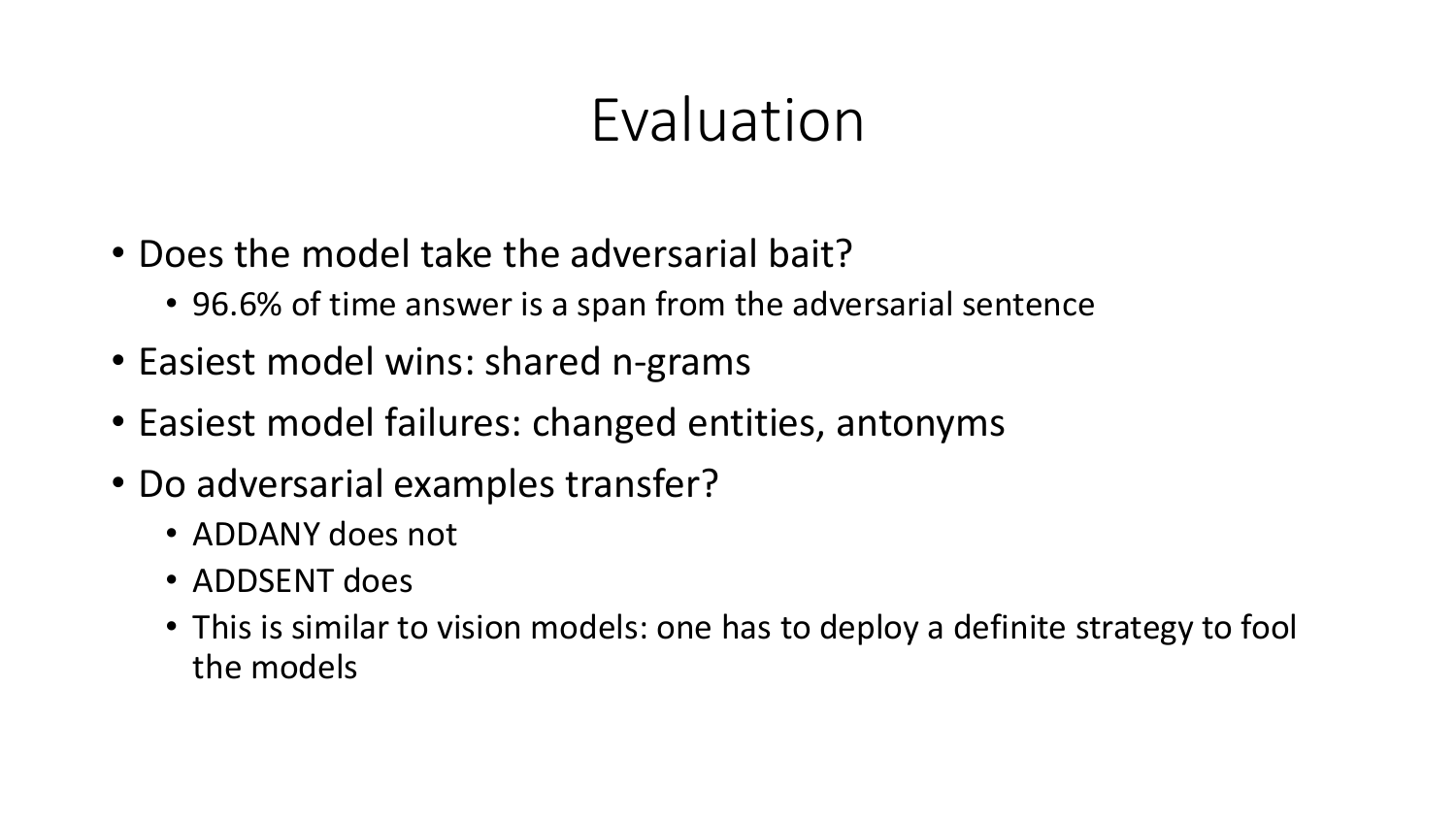## Seq2Sick: Adversarial Examples for Seq2Seq



**Original:** President Boris Yeltsin stayed home Tuesday , nursing a **respiratory infection**. **Summary:** Yeltsin stays home after **illness**

**Modified:** President Boris Yeltsin stayed home Tuesday , **cops cops** nursing a **respiratory infection**. **Summary:** Yeltsin stays home after **police arrest**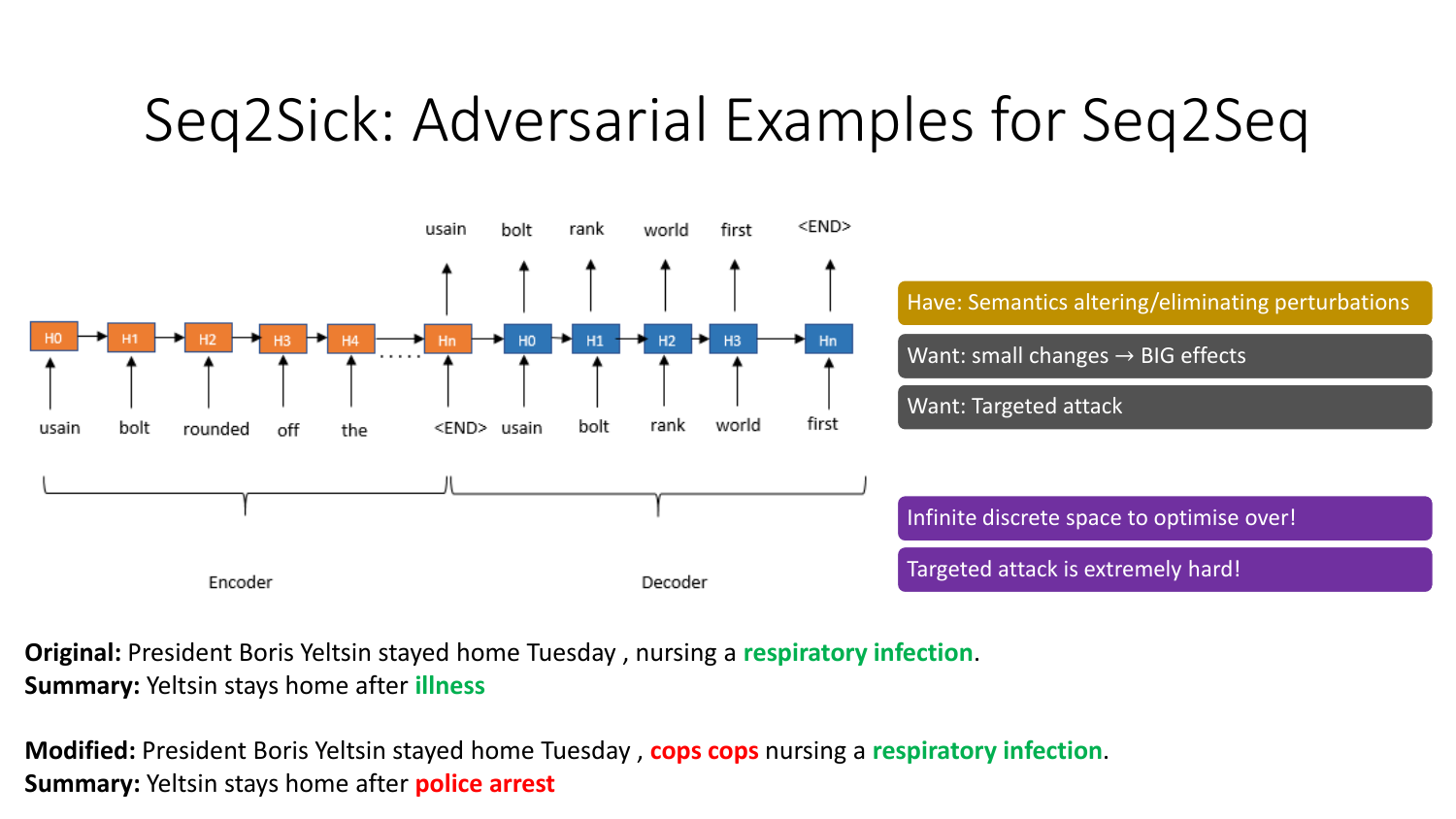### Problem Formulation

#### min  $\delta$  $L(X + \delta) + \lambda \cdot R(\delta)$  Loss function for targeted attack

Regularisation

Optimisation over discrete space

Relax the wants!

#### **Non-overlapping attack**

Floods on Yangtze river continue  $\rightarrow$  Flooding in water recedes in river

#### **Targeted keyword attack**

Yeltsin stays home after illness  $\rightarrow$  Yeltsin stays home after police arrest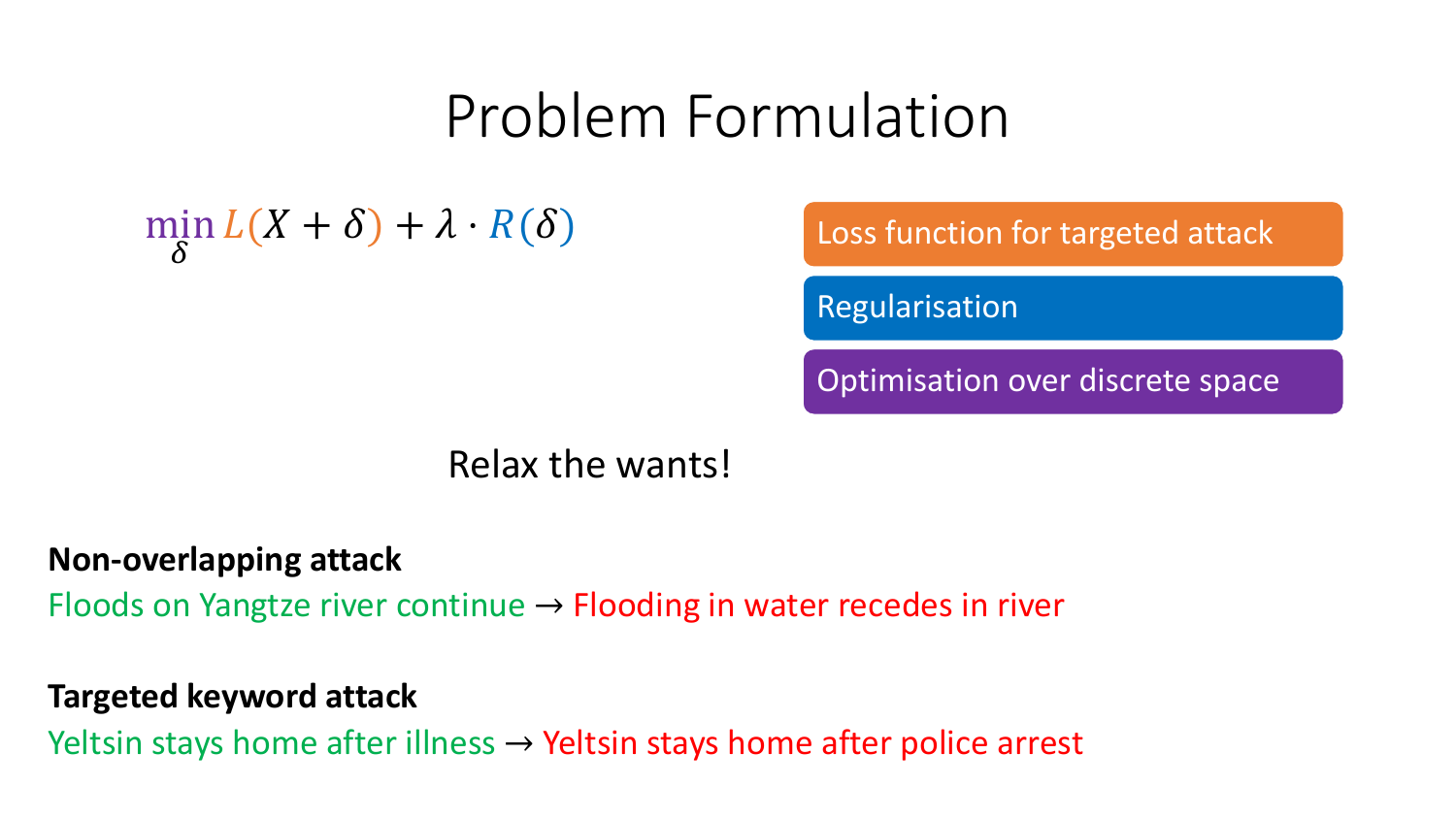#### Loss Functions

Idea: encode objective directly Given sequence  $S = s_1, s_2, ... s_N$ Non-overlapping condition:  $z_t^{(s_t)} < \min_{w \in W}$ w∈W  $Z_t^{\setminus}$  $(w)$  $\forall$  1  $\leq$   $t \leq N$ 

$$
L_{\text{non-overlapping}} = \sum\nolimits_{t=1}^{M} \max\{-\epsilon, \, z_t^{(s_t)} - \max_{y \neq s_t} \{z_t^{(y)}\}\}
$$

#### Can be encoded as a hinge-like loss!

Similarly for targeted keyword condition **What happens when keywords compete?** 

$$
L_{\text{keywords}} = \sum_{i=1}^{|K|} \min_{t \in [M]} \{ \max\{-\epsilon, \max_{y \neq k_i} \{ z_t^{(y)} \} - z_t^{(k_i)} \} \}
$$

**Use mask to block off solved word positions!**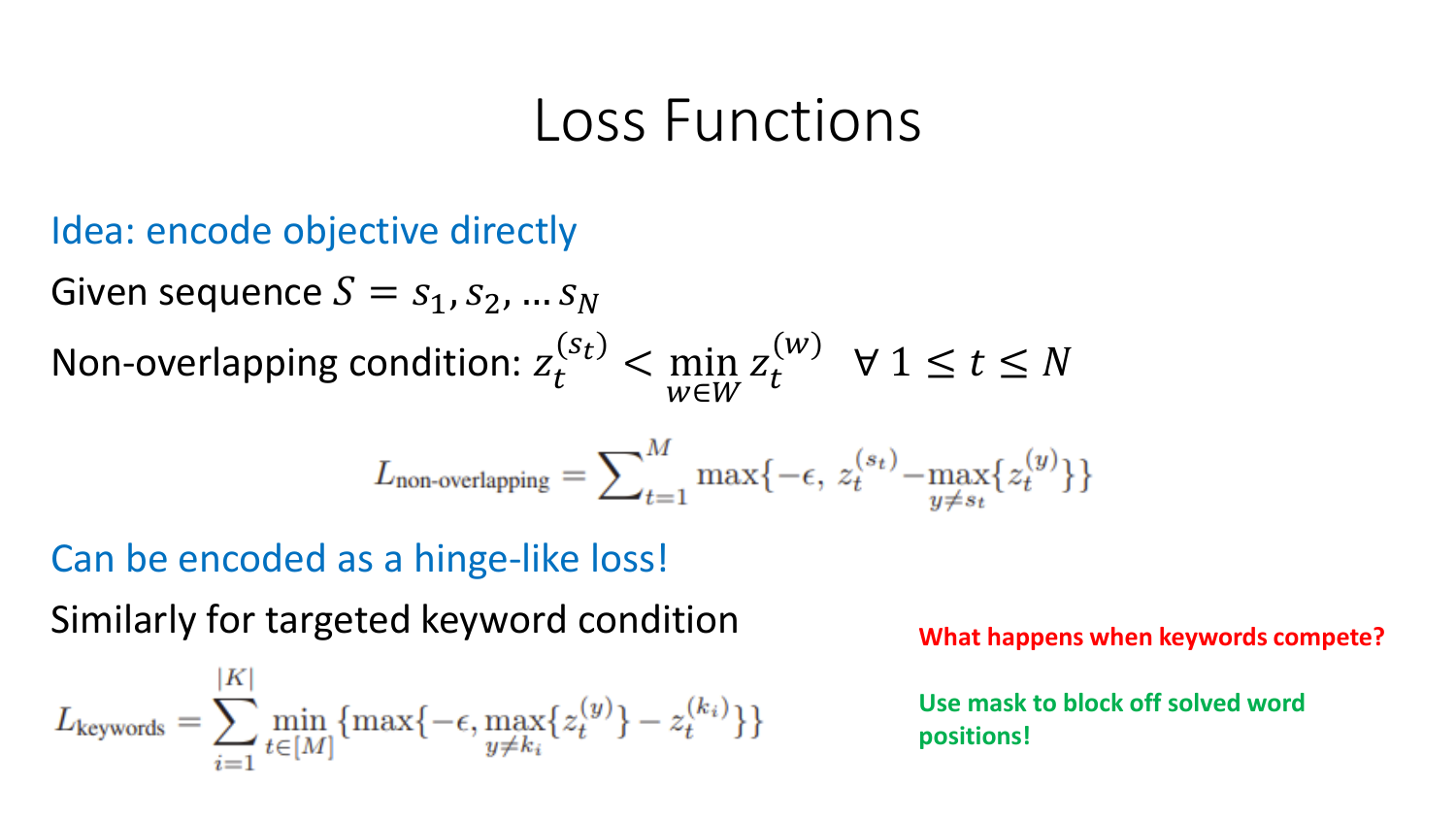## Regularisation

#### $l_2$  distance is bad

- If the gradient on a word is non-zero (always happens) it will be changed
- Result: adversarial sequence completely different from input
- Hard to obtain convergence

#### Fix: enforce that most words have to remain the same

- Design the metric to aggregate distances over each word position
- Mathematically, lasso over word positions!

 $R(\delta) = \sum_{\alpha}$  $i=1$  $|\delta|$  $\delta_i\|_2$ 

 $R(\delta) = ||\delta||_2$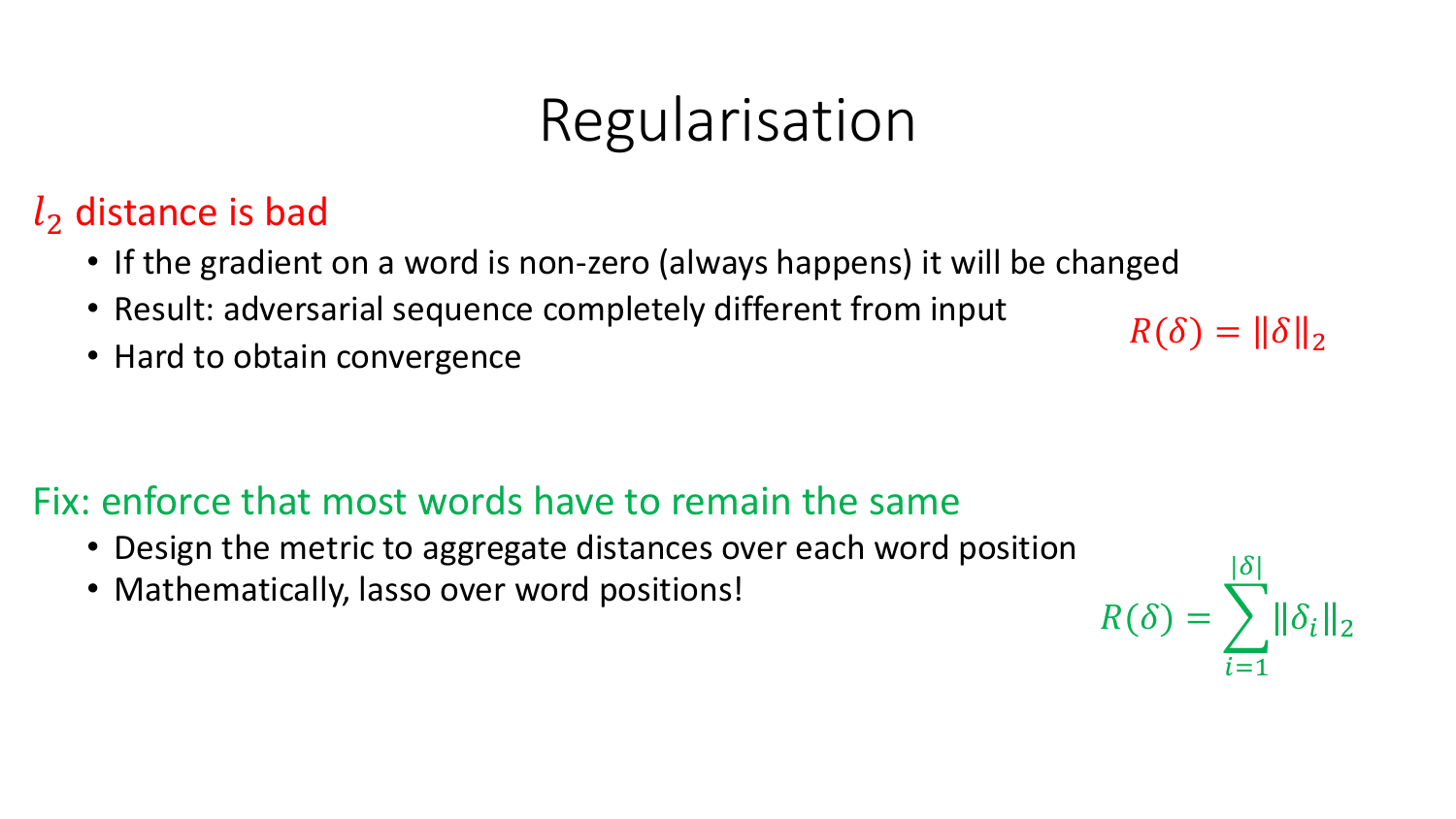

s.t  $x_i + \delta_i \in W$   $\forall i = 1, 2, ... |\delta|$ min  $\int_{\delta}$  in  $L(X + \delta) + \lambda \cdot R(\delta)$ 

 $i=1$  $\boldsymbol{N}$ min w∈W  $x_i + \delta_i - w \Vert_2$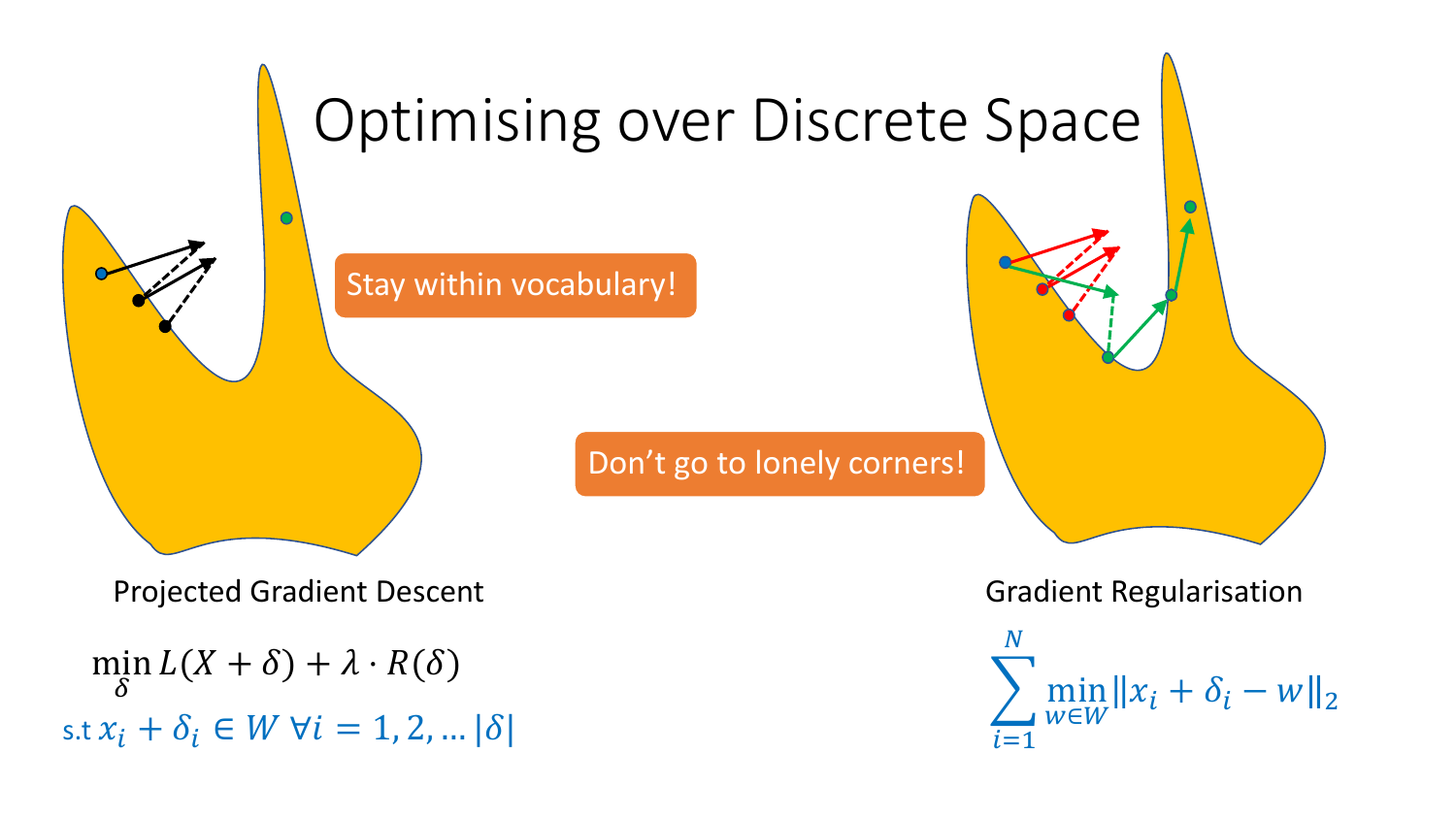Evaluated on Text Summarisation (TS) and Machine Translation (MT)

- Changing just 2-3 words is extremely effective on TS
- 80-100% accuracy on any task in either setting
- MT adversaries give meaningless outputs
	- But *very close* to grammatically correct (anecdotal)

| Datasest       | Κ | $Success\%$ | <b>BLEU</b> | # changed |
|----------------|---|-------------|-------------|-----------|
|                |   | 99.8%       | 0.801       | 2.04      |
| Gigaword       |   | 96.5%       | 0.523       | 4.96      |
|                | 3 | 43.0%       | 0.413       | 8.86      |
|                |   | 99.6%       | 0.782       | 2.25      |
| <b>DUC2003</b> | 2 | 87.6%       | 0.457       | 5.57      |
|                | 3 | 38.3%       | 0.376       | 9.35      |
|                |   | 99.6%       | 0.773       | 2.21      |
| <b>DUC2004</b> |   | 87.8%       | 0.421       | 5.1       |
|                |   | 37.4%       | 0.340       | 9.3       |

| Method      | $Success\%$ | BLEU  | # changed |
|-------------|-------------|-------|-----------|
| Non-overlap | 89.4%       | 0.349 | 3.5       |
| 1-keyword   | 100.0%      | 0.705 | $1.8\,$   |
| 2-keyword   | 91.0%       | 0.303 | 4.0       |
| 3-keyword   | 69.6%       | 0.205 | 53        |

| Dataset        | $Success\%$ | <b>BLEU</b> | # changed |
|----------------|-------------|-------------|-----------|
| Gigaword       | 86.0%       | 0.828       | 2.17      |
| <b>DUC2003</b> | 85.2%       | 0.774       | 2.90      |
| <b>DUC2004</b> | 84.2%       | 0.816       | 2.50      |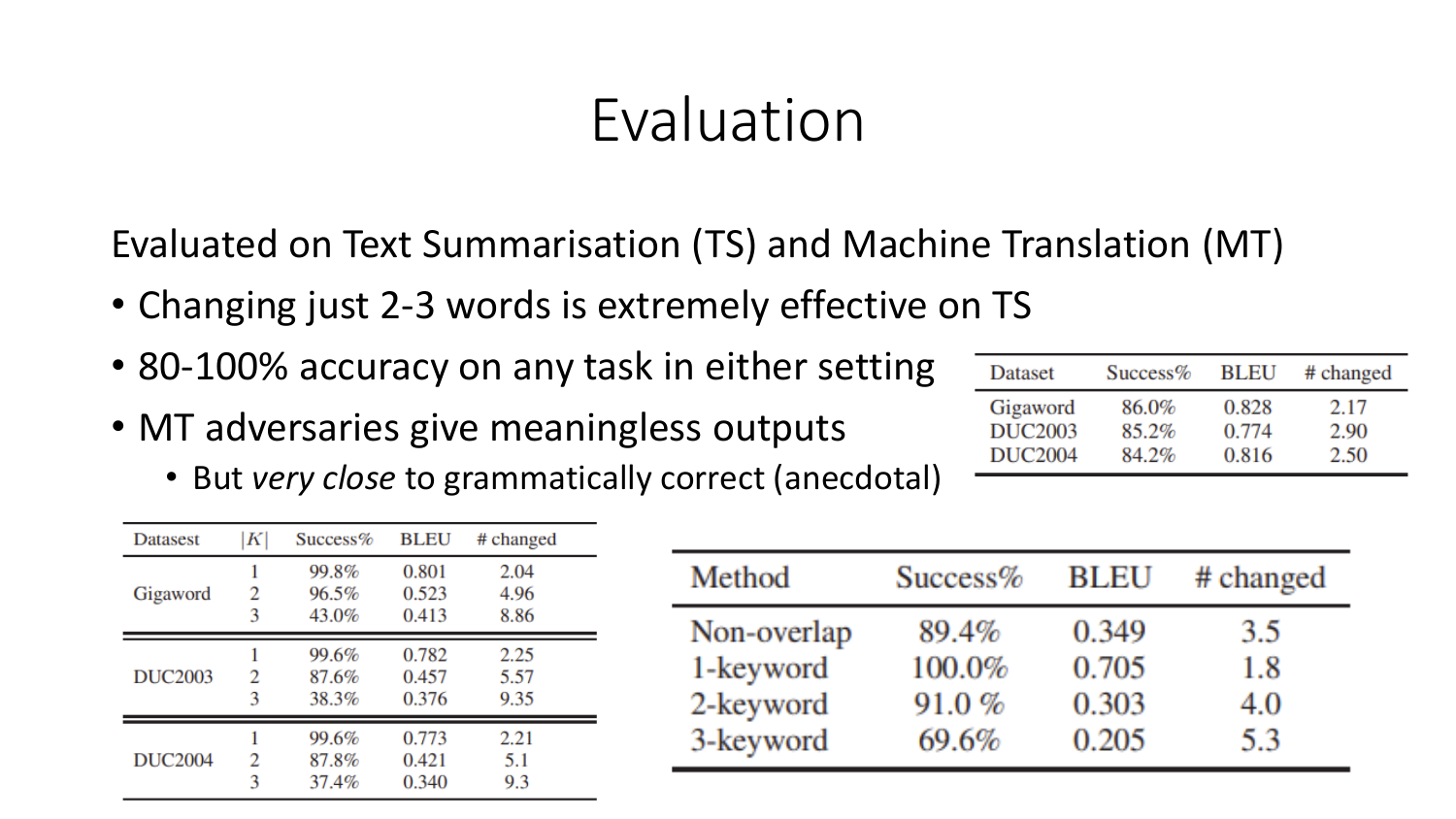Are adversarial inputs syntactically similar to the original input? Simple check: evaluate perplexity w.r.t the model

|             | <b>DUC2003</b> | <b>DUC2004</b> |
|-------------|----------------|----------------|
| Original    | 102.02         | 121.09         |
| Non-overlap | 114.02         | 149.15         |
| 1-keyword   | 159.54         | 199.01         |
| 2-keyword   | 352.12         | 384.80         |

Are adversarial inputs semantically similar to the original input? Simple test: check if sentiments are preserved Result: Only 2.2% not preserved!<br>
Concrete adversarial examples in paper!